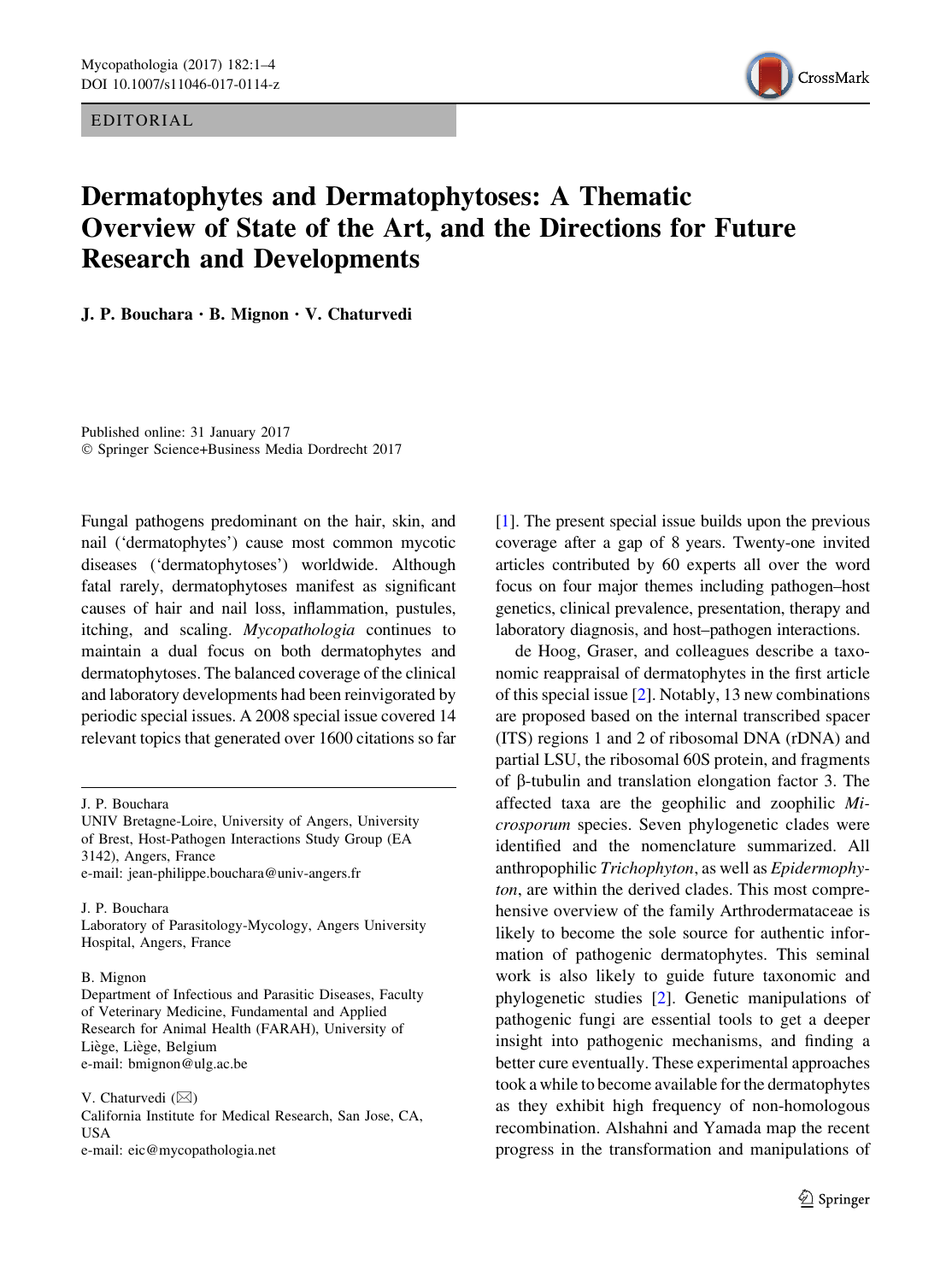gene expressions among various dermatophyte species [\[3](#page-3-0)]. An inventory of dominant selectable markers, an inducible promoter, and marker recycling system is provided to highlight both the challenge and progress being made with the molecular toolbox. The authors include a brief description of the whole genome sequences and transcriptomes of dermatophytes and their potential to enhance the selection and experimental targeting of genes and genomes of dermatophytes [[3\]](#page-3-0). Metin and Heitman describe the extant evidence for sexual reproduction in the dermatophytes [\[4](#page-3-0)]. A detailed insight into the organization of the two mating loci in different phylogenetic clade is presented. The authors also include comparative schematics on the organization of the MAT locus in different pathogenic fungi. The concluding comments address the observed sexual reproduction in geophilic and zoophilic species and its absence in anthropophilic species [[4\]](#page-3-0). It has been known for almost thirty years that there is a significant genetic and physiological variation among the clinical isolates of dermatophytes. Mochizuki, Takeda and Anzawa detail the tools for the molecular epidemiology of dermatophytes so as to highlight the inter- and intraspecies differentiations among various pathogens [[5\]](#page-3-0). Their overview details some investigations on the application of mitochondrial DNA analysis, random amplification of polymorphic DNA (RAPD), sequencing of the ITS or nontranscribed spacer (NTS) regions of rDNA, and microsatellite analysis for genotyping. Some hostand pathogen-specific attributes of dermatophytes have already been discovered. Nevertheless, the more refined discriminatory power of the whole genome comparisons will likely lead to more discoveries of the strain variations [\[5](#page-3-0)]. All human populations are exposed to dermatophytes, but dermatophytoses are more prevalent in certain communities and ethnic groups. Does host genetics plays a role in susceptibility to dermatophytes? This intriguing question is the central theme of the article by Abdel-Rahman [[6\]](#page-3-0). The theme is summarized in schematic that goes to highlight the genetic evidence of association and causal relationships. Some genetic loci and their putative roles are summarized succinctly. The author concludes by highlighting the need for future genetic studies so as to define the host genes critical in susceptibility and resistance to dermatophytoses [[6\]](#page-3-0).

Zhan and Liu cover the rise and fall of various dermatophytes as prominent pathogens globally [\[7](#page-3-0)].

Their analysis stretching back to the beginning of the twentieth century focuses on the socioeconomic conditions, life style changes, and the introductions of new drugs as the major drivers of these changes. Hay's rich clinical and research experience with Tinea capitis provides an excellent coverage of the topic with initial comments on great advances made in the understanding of host–pathogen interactions [\[8](#page-3-0)]. His expert review covers epidemiology, clinical varieties, conditions, differential diagnosis, management, and community control. Also highlighted is the introduction of more sensitive molecular diagnostic tests in routine clinical practice. In concluding comments, Prof. Hay highlights the recent discovery of CARD9 deficiency as a risk factor and the opportunity for the future development of a vaccine [[8\]](#page-3-0). Asz-Sigall and colleagues provide an overview of dermatophyte nail infections termed onychomycosis or Tinea unguium [\[9](#page-3-0)]. This clinical condition has assumed great significance given increased incidences of T. rubrum infections of the nails and the therapeutic challenges. The epidemiology, etiology, clinical features, diagnosis, various treatment options, and the criteria for cure are covered with most appropriate literature citations [\[9](#page-3-0)]. The appearance of the typical dermatophyte lesion on the skin might be mimicked by other, non-fungal etiologies. Libon and colleagues highlight the clinical and histopathological appearances of dermatophyte infections of hair and skin with a special focus on the intertriginous regions [\[10](#page-3-0)]. The lucid description is enhanced with many illustrative photographs from the affected patients. Equally importantly, these experts go on to cover the differential diagnostic features and methods for the relevant skin lesions [[10\]](#page-3-0). Pin presents a comprehensive overview of the clinical presentations of dermatophytoses in animals [\[11](#page-3-0)]. Several illustrative photographs accompany the expert commentary. Additionally, the clinical presentations of non-dermatophytic dermatoses mimicking dermatophytoses are also compared and contrasted. Gupta's unique perspective on the antifungal drugs against dermatophytes includes a progress report since the publication of a similar article in an earlier special issue of  $Mycopathologia$  [[12,](#page-3-0) [13](#page-3-0)]. In collaborations with colleagues, Dr. Gupta describes the main treatment modalities in use against various forms of 'Tinea.' Although focused on studies from Europe and North America, the pros and cons of various drugs and dosages are covered in sufficient detail with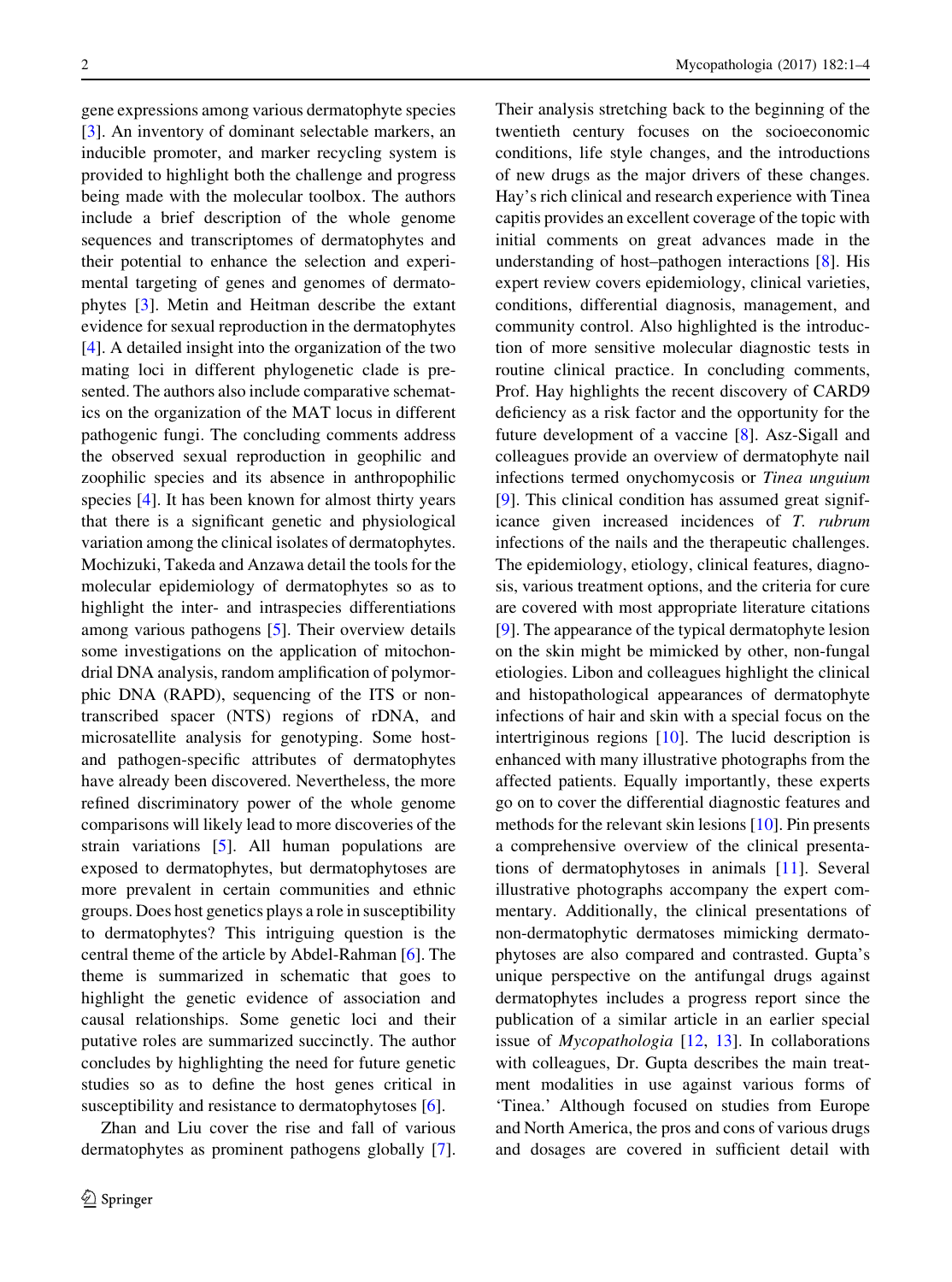citations of relevant publications. The authors also provide insight as to how new formulations of existing drugs as well as drug delivery innovations are invigorating the treatment options despite a lack of new classes of antifungal drugs against dermatophytes [\[13](#page-3-0)]. As the pharmaceutical choices for dermatophytoses are perceived to be limited, the natural products are being still evaluated for their direct efficacy and as the source for new drugs. Lopes and colleagues review published evidence of anti-dermatophytic properties in various classes of plant-derived compounds and their active chemical constituents [\[14](#page-3-0)]. They highlight the need for more standardization of test methods and ex vivo–in vivo testing.

Dermatophytes are not only the most common fungal infections, but they are most likely to be diagnosed both by the physicians and by the laboratorians by direct microscopy. Pihet and Le Govic focus on the reappraisal of the direct examination and culture for dermatophyte diagnostics [[15](#page-3-0)]. The authors cover the techniques in details, evaluate merits and shortcomings as well as recent improvements, and end with the focus on the demonstrated sensitivity of molecular methods. The availability of commercial DNA kits is likely to promote wider acceptance of non-culture-based tests although the culture remains relevant to confirm atypical pathogens [[15\]](#page-3-0). L'Ollivier and Ranque share extensive experiences with MALDI–TOF dermatophyte identifications [\[16](#page-3-0)]. Many helpful tips for the sample preparations, analysis, and reference spectra library vividly illustrate their rich expertise. The promise of this approach is weighed against the evidence from ten published studies that report 13.5–100% accuracy in the identification of dermatophytes. The authors emphasize the need to expand the commercial reference spectra libraries of uncommon and rare species so as to make MALDI–TOF as the gold standard for identification of dermatophytes [\[16](#page-3-0)]. As stated earlier, the diagnosis of dermatophytoses is unique among fungal infections as it could be performed both by the laboratory and by the physician often right at the time of the patient visit. In the USA, the federal laboratory regulations exempt this process from rigorous oversight by treating it as a unique 'provider performed microscopy' (PPM). Some new developments indicate that direct microscopy might not be the best diagnostic approach for the dermatophytoses. Verrier and Monod present a strong case for the primacy of PCR and real-time PCR as

diagnostic tools for dermatophytoses of hair, skin, and nail [\[17](#page-3-0)]. The advantages are many—higher sensitivity and specificity, more accuracy, and ability to find fungal elements independently of prior treatment history. A few challenges remain including the feasibility, affordability, and a lack uniformity among the preparative methods used for DNA extraction. The authors present comprehensive literature overview and alternate scenarios for the selection of traditional and molecular methods [\[17\]](#page-3-0). Hayette and Sacheli deviate from the obvious to provide an excellent overview of new pathogenic species of Microsporum and Trichophyton [\[18](#page-3-0)]. Next, they summarize recent clinical reports on rare pathogens of this group. Lastly, they highlight the unusual clinical manifestations of the common pathogens included among dermatophytes. These details are interspersed with relevant references to any documented transfers of the etiologic agents from animals or soil to humans [[18\]](#page-3-0).

Dermatophytes must reprogram their cellular processes to sense and adapt to the host surfaces. Martinez-Rossi and colleagues highlight the fungal transcription factors, proteins, and enzymes involved in this multifactorial process [\[19](#page-3-0)]. The adaptations are made in the face of specific host factors elucidated in response to the infection. The challenges posed by unique pH of the host surfaces and the optimal expression of fungal keratinases at such a pH are covered in great detail. The authors make frequent reference to the available whole genome sequences of many dermatophytes, which also provides a roadmap for future investigations aimed at understanding the pathogenesis of dermatophytes [[19\]](#page-3-0). Cambier and colleagues start their overview of published animal models by providing a context for the continuing need for the experimental studies [\[20](#page-3-0)]. Next, they do a critical review of published mouse, guinea pig, and rat models. The overview is organized into separates studies on pathogenesis, host response, or efficacy of antifungal treatments. The authors conclude by providing a critique of approaches adopted so far and a possible solution to establishing a workable model in nude mice [[20\]](#page-3-0). Yoshikawa and colleagues detail T. rubrum interactions with mouse J774 macrophage-like cells  $[21]$  $[21]$ . The authors found T. *rubrum*-induced cell death and release of IL-1 $\beta$ . They also profiled proteomic changes in the macrophages following fungal interactions. The specific observations in this tractable cell line strongly indicate its relevance as an ex vivo model [[21](#page-3-0)]. Heinen and colleagues focus on the